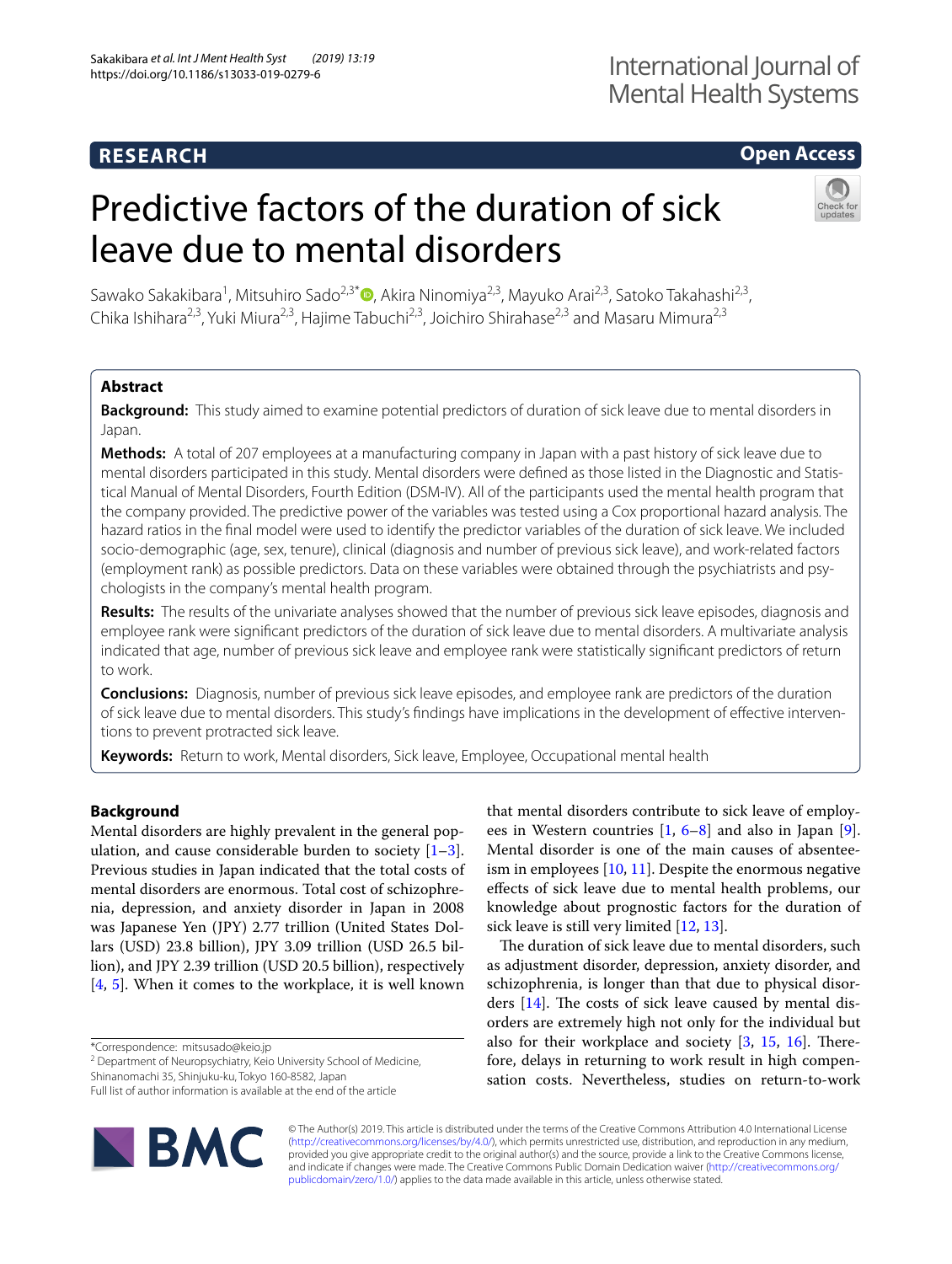A systematic review article by Cornelius et al. [[12](#page-6-9)] revealed that older age (>50 years) was strongly associated with longer duration of sick leave until returning to work. However, it is not clear whether this fnding could be applicable to non-Western countries like Japan, where the healthcare system and employment contracts regarding sick leave difer from those in Western countries. For example, it is fairly common for the employees of Japanese large companies to have the right to take sick leave over 3 years. To the authors' knowledge, there have been few studies that have investigated this issue in Japan. The only study in Japan relevant to this context is the one conducted by Sado et al. [[18](#page-7-4)]. However, the focus of the Sado et al's study lies on the risk factors for 'repeated sick leave' after return to work. With respect to the risk factors for 'duration of sick leave' in this study, there have been no studies to the authors' knowledge. Therefore, we decided to evaluate the variables, relevant to socio-demographic, clinical, and work related, that predict duration of sick leave due to mental disorders in Japan.

## **Objective**

The objective of this study is to examine the variables, relevant to socio-demographic, clinical, and work related, that predict duration of sick leave due to mental disorders in Japan.

## **Methods**

The method adopted for this study follows that described in the previous study by Sado et al.  $[18]$  $[18]$ , the same data set was utilized. However, the variables included in the analysis of this study differs from the earlier study. The dependent variables in Sado et al. [\[18\]](#page-7-4). was the number of survival days (the duration between the return to work and the repeated sick leave). On the other hand, the dependent variable of this study is the number of sick leave days (the duration between starting sick leave and returning to work).

#### **Design**

This was a retrospective cohort study. This study was approved by the Clinical Research Ethics Committee at Keio University School of Medicine (reference: 2013-485).

#### **Participants**

This study was carried out in a company with approximately 10,000 employees in the Tokyo metropolitan area. The company is one of the most well-known manufacturing companies in Japan, mainly developing home electrical products.

Data was derived from 207 workers of the company. Participants started their sickness absence from work between April 1, 2009 and March 31, 2012. All employees were included in this study, who took sick leave longer than successive 20 days due to their mental disorders during that period. The reason for the cutoff point of 20 days was that in the company's regulations, employees who took over successive 20 days sick leave must have undergone an assessment by an occupational psychiatrist to determine whether they were mentally ft to return to work in the rehabilitation program. The program also includes reinstatement support by occupational psychiatrists and psychologists. All participants in this study utilized the program.

Clinical diagnoses in this study were made by a senior occupational psychiatrist according to the criteria of Diagnostic and Statistical Manual of Mental Disorders, fourth edition (DSM-IV). He judged on the basis of the information from psychiatrists and psychologists in the program who had sessions with the participants, their coworkers and personnel in the company's human resource division. The diagnosis affecting the most recent sick leave was coded as primary diagnosis. When participants took sick leave due to both physical and mental disorders, they were included in the analyses only if the main reason for sick leave was judged to be mental disorders. In the case of multiple psychiatric diagnoses, the disorder playing the strongest role in the sickness absence was coded as the diagnosis and used for analyses in this study.

## **The process of return to work after sick leave in the company**

Soon after a worker submits a medical certifcate for returning to work to the human resources division, they are referred to the occupational mental health support team in the company. They then participate in the rehabilitation program provided by the team, using cognitive behavioral therapy components such as behavioral activation and activity scheduling. In the program, after four sessions of the intervention, workers are evaluated by the team psychiatrist in terms of their ftness to work. After this process is successful, workers return to work with some restrictions on engagement, such as no overtime duties for a period of time. The restrictions on engagement are expected to be gradually reduced over 6 months until they are lifted completely.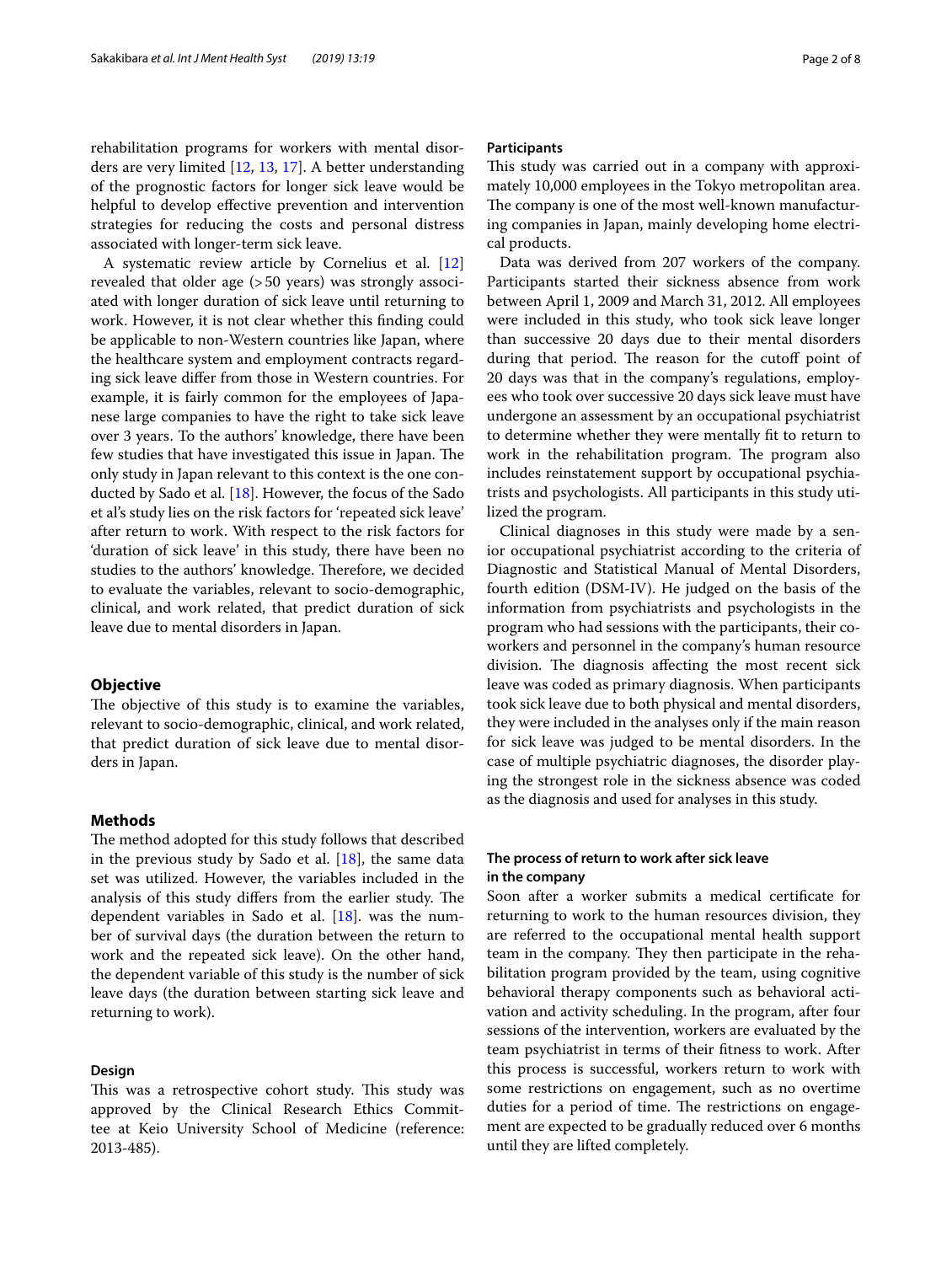# **Variables in the study**

## *Dependent variable*

The dependent variable was the number of sick days off due to mental disorders. We counted the duration between starting to take sick leave due to mental disorders and return-to-work or March 31, 2012 if they didn't return to work at that time.

## *Explanatory variables*

Although various factors are likely to predict return to work [\[1,](#page-6-0) [19\]](#page-7-5), our choice of explanatory variables in this study was based on the difficulty in obtaining information of various types and data on many variables through time-consuming processes such as structured interviews with employees returning to work during their usual rehabilitation program activities. Therefore, we judged it more appropriate in these circumstances to use readily accessible variables that are likely to prolong absence from work. The following were chosen as explanatory variables in this study.

## 1. Socio-demographic factors:

Age of participant when sick leave started (20–29 years, 30–39 years, 40–49 years, and 50 years and older), sex, age at start of employment (under 25, 25–29, 30 or over) and job tenure (under 5, 5–9, 10–19, over 19 years).

## 2. Clinical factors:

Diagnosis (major depressive disorder, adjustment disorder, bipolar disorder, anxiety disorder, schizophrenia, and other disorders), and number of previous sick leave (none, one, and two and more).

## 3. Work-related factors:

Employee rank (assistant staf, middle staf, senior staf, and managers); employee rank in the company is strongly related to the job role; typical job roles for each employee rank are described below.

Assistant staf: expected to support other staf in working efficiently; typically, assistant staff have graduated from high school or junior college.

Middle staf: expected to conduct tasks assigned by senior staff and to usually follow instructions from their team leaders to conduct their work; typically, each worker stays in this position for 5–10 years after graduating from university or graduate school.

Senior staf: expected to work as leaders of their team, which typically consists of middle and assistant staf; their mission is to manage their team to carry out the tasks assigned by their manager; they are also expected to communicate efficiently with other senior staff working as team leaders and managers in order to conduct their projects successfully; typically, senior staf members are in their mid-30 s to 40 s.

Managers: expected to operate their projects by managing several teams; their main roles are to provide team leaders with objectives and oversee the development of projects through discussions with team leaders; typically, they are over 40 years of age.

## **Analysis**

Firstly, we examined the characteristics of the participants. Subsequently, univariate analysis was conducted. The dependent variable (number of sick days off work due to mental disorders) was censored when participants' sick leave continued until March 31, 2012, or if they retired or transferred out of the Tokyo metropolitan branch by this date. Each explanatory variable was assessed using the log-rank test. Next, Cox proportional hazard analysis was conducted to identify relevant predictors of the duration of sick leave using a stepwise forward selection method. All analyses were conducted with SPSS for Windows, version 19, the license for which was provided by Keio University School of Medicine.

In this study, we utilized secondary data that had been already obtained during the usual process of return to work in the company. As mentioned above, this maximizes practical value; that is, the potential predictors are easily available to occupational psychiatrists in this and other companies in Japan. In addition, we used only anonymous data. We conducted this study with opt out consent method.

## **Results**

## **Characteristics of the participants**

#### 1. Socio-demographic factors

The mean age of start of sick leave in this study was 38.3 (*SD*=7.39) years. Mean age at start of employment and job tenure were 25.6 (*SD*=3.81) and 14.9 (*SD*=8.13) years, respectively.

2. Clinical factors

While 68.1%  $(n=141)$  of participants had never experienced an episode of sick leave before, 17.9% (*n*=37) had experienced one previous sick leave episode due to mental disorders, and 14.0% (*n*=29) had experienced two or more.

A total of 50.2%  $(n=104)$  of participants were diagnosed with major depressive disorder, 27.5% (*n*=57) with adjustment disorder, 6.3% (*n*=13) with bipolar disorder,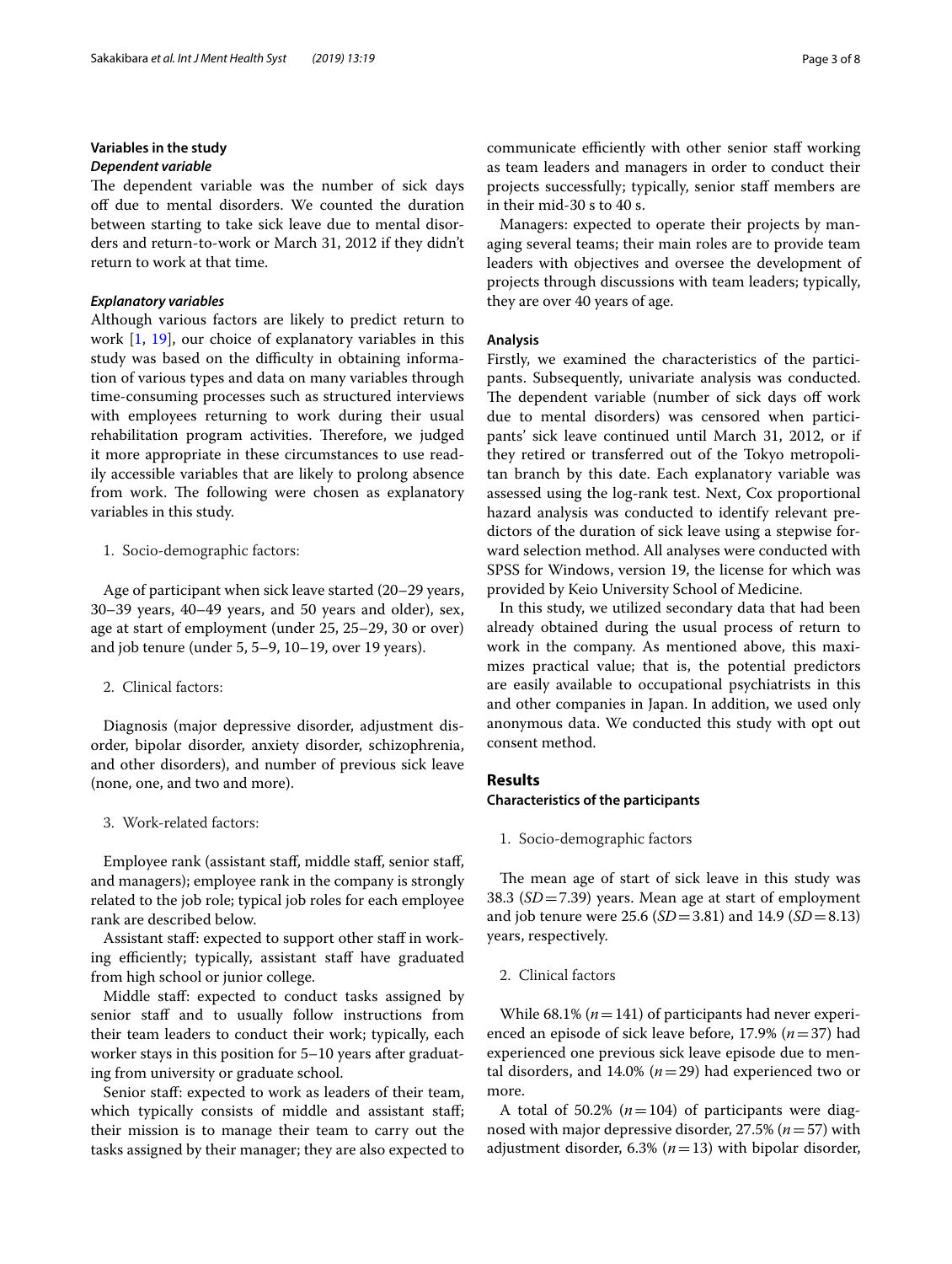3.4% ( $n=7$ ) with anxiety disorder, and 3.4% ( $n=7$ ) with schizophrenia. Other diagnoses (9.2%, *n*=19) included personality disorders, substance related disorders, pervasive development disorders, disruptive behavior disorder, and unspecifc mental disorders.

## **Work‑related factors**

While  $17.4\%$  ( $n=36$ ) of participants were managers, 48.8% (*n*=101), 30.0% (*n*=62), and 3.9% (*n*=8) were senior staf, middle staf, and assistant staf, respectively.

#### *Duration of sick leave*

The mean number of sick days off work due to mental disorders was 235.8 (*SD*=228.4) days.

The details of the participant characteristics are shown in Table [1](#page-3-0).

#### *Univariate analysis*

Univariate analysis was conducted. Each explanatory variable was assessed using the log-rank test. The number of days of previous sick leave, diagnosis, and employee rank were signifcant. With respect to diagnosis, the workers with schizophrenia took signifcantly longer sick leave compared to those with adjustment disorders. The details of this analysis are shown in Table [2](#page-4-0).

## *Multivariate analysis*

We investigated multicollinearity among independent variables using Spearman's rank correlation coefficient. The results showed a strong relationship between age and tenure  $(r=0.81)$ . Therefore, we conducted a Cox proportional hazard analysis for evaluating predictors of the duration of sick leave excluding tenure as a predictor variable. Table [3](#page-5-0) shows the variables retained in the fnal Cox's regression model with forced entry (sex and age) and stepwise forced selection procedure (all variables except sex and age). Three statistically significant predictors of the duration of sick leave were yielded by this process: age, number of previous sick leave, and employee rank, as discussed in more detail below.

In regard to age, the hazard ratios (95% CI) of 30–39 years, 40–49 years, and 50 years and older were 0.35 (0.19–0.64), 0.30 (0.15–0.62), and 0.75 (0.28–2.00), respectively, when 20–29 years was set to be the reference category.

With respect to the number of days of previous sick leave, when no history of previous sick leave was used as the reference, the hazard ratios of one previous episode, and two or more previous episodes were 0.79 (0.48–1.29) and 0.49 (0.28–0.86), respectively.

With respect to employee rank, the hazard ratios of senior staff, normal staff, and assistant staff were 1.55 (0.90–2.66), 0.65 (0.32–1.30), and 0.12 (0.03–0.56),

## <span id="page-3-0"></span>**Table 1 Characteristics of the participants**

| <b>Variables</b>                    | n   | $\%$ | Mean  | <b>SD</b> |
|-------------------------------------|-----|------|-------|-----------|
| Socio-demographic                   |     |      |       |           |
| Age at start of sick leave (years)  |     |      | 38.3  | 7.39      |
| $20 - 29$                           | 26  | 12.6 |       |           |
| $30 - 39$                           | 96  | 46.4 |       |           |
| $40 - 49$                           | 72  | 34.8 |       |           |
| $\geq 50$                           | 13  | 6.3  |       |           |
| Sex                                 |     |      |       |           |
| Male                                | 168 | 81.2 |       |           |
| Female                              | 39  | 18.8 |       |           |
| Age at employment (years)           |     |      | 25.6  | 3.81      |
| < 25                                | 93  | 44.9 |       |           |
| $25 - 29$                           | 86  | 41.5 |       |           |
| $\geq$ 30                           | 28  | 13.5 |       |           |
| Tenure (years)                      |     |      | 14.9  | 8.13      |
| < 5                                 | 22  | 10.6 |       |           |
| $5 - 9$                             | 32  | 15.5 |       |           |
| $10 - 19$                           | 87  | 42.0 |       |           |
| $\geq 20$                           | 66  | 31.9 |       |           |
| Clinical                            |     |      |       |           |
| Number of previous sick leave       |     |      |       |           |
| $\overline{0}$                      | 141 | 68.1 |       |           |
| 1                                   | 37  | 17.9 |       |           |
| $2\leq$                             | 29  | 14.0 |       |           |
| Diagnosis                           |     |      |       |           |
| Major depressive disorder           | 104 | 50.2 |       |           |
| Adjustment disorder                 | 57  | 27.5 |       |           |
| Bipolar disorder                    | 13  | 6.3  |       |           |
| Anxiety disorder                    | 7   | 3.4  |       |           |
| Schizophrenia                       | 7   | 3.4  |       |           |
| Others                              | 19  | 9.2  |       |           |
| Duration of sickness absence (days) |     |      | 235.8 | 228.4     |
| Work related                        |     |      |       |           |
| Employee rank                       |     |      |       |           |
| Manager                             | 36  | 17.4 |       |           |
| Senior staff                        | 101 | 48.8 |       |           |
| Normal staff                        | 62  | 30.0 |       |           |
| Assistant staff                     | 8   | 3.9  |       |           |

*SD* standard deviation

respectively, when manager was set to be the reference category. Further details are shown in Table [3.](#page-5-0)

## **Discussion**

Considering that a large portion of the productivity loss caused by mental disorders occurs at the workplace, eforts to minimize the duration of sick leave are critical. As far as we know, this is the frst study examining the predictors of duration of sick leave due to mental disorders among employees in Japan. Age, number of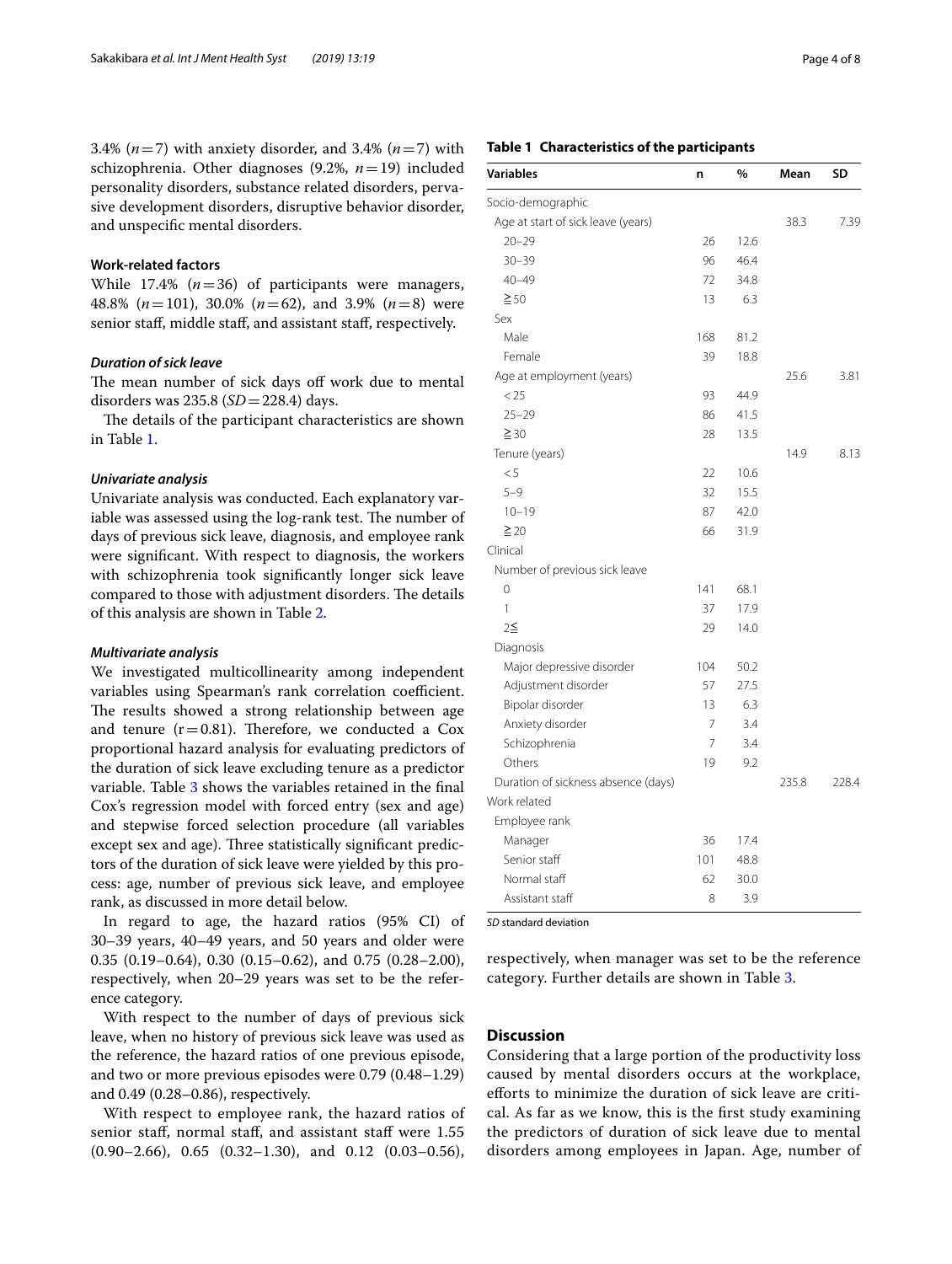| <b>Variables</b>                   | <b>Estimated mean days</b> | SE    | 95% CI |       | $\chi^2$ | Degree         | p     |
|------------------------------------|----------------------------|-------|--------|-------|----------|----------------|-------|
|                                    | of sick leave              |       | Lower  | Upper |          | of freedom     |       |
| Socio-demographic                  |                            |       |        |       |          |                |       |
| Age at start of sick leave         |                            |       |        |       |          |                |       |
| $20 - 29$                          | 215.9                      | 40.5  | 136.5  | 295.3 | 4.07     | 3              | 0.254 |
| $30 - 39$                          | 346.1                      | 35.7  | 276.0  | 416.1 |          |                |       |
| $40 - 49$                          | 331.8                      | 41.8  | 250.0  | 413.7 |          |                |       |
| $\geq 50$                          | 218.1                      | 73.6  | 73.8   | 362.5 |          |                |       |
| Sex                                |                            |       |        |       |          |                |       |
| Male                               | 318.6                      | 26.9  | 265.9  | 371.3 | 0.33     | $\mathbf{1}$   | 0.564 |
| Female                             | 327.9                      | 50.5  | 228.8  | 427.0 |          |                |       |
| Age at start of employment (years) |                            |       |        |       |          |                |       |
| $<25\,$                            | 331.8                      | 36.4  | 260.5  | 403.0 | 1.16     | $\overline{2}$ | 0.561 |
| $25 - 29$                          | 339.0                      | 40.3  | 259.9  | 418.0 |          |                |       |
| $\geq 30$                          | 235.1                      | 44.3  | 148.2  | 322.0 |          |                |       |
| Tenure (years)                     |                            |       |        |       |          |                |       |
| $< 5\,$                            | 240.6                      | 50.8  | 141.0  | 340.2 | 4.12     | 3              | 0.249 |
| $5 - 9$                            | 289.6                      | 61.9  | 168.2  | 410.9 |          |                |       |
| $10 - 19$                          | 322.4                      | 35.2  | 253.4  | 391.5 |          |                |       |
| $\geq 20$                          | 371.6                      | 46.2  | 281.1  | 462.1 |          |                |       |
| Clinical                           |                            |       |        |       |          |                |       |
| Number of previous sick leave      |                            |       |        |       |          |                |       |
| $\mathbf 0$                        | 282.9                      | 26.4  | 231.3  | 334.6 | 8.36     | $\overline{2}$ | 0.015 |
| $1 - 2$                            | 367.5                      | 62.4  | 245.1  | 489.8 |          |                |       |
| $\geq$ 3                           | 444.8                      | 72.7  | 302.4  | 587.3 |          |                |       |
| Diagnosis                          |                            |       |        |       |          |                |       |
| Major depressive disorder          | 330.2                      | 33.3  | 265.0  | 395.4 | 13.96    | 5              | 0.016 |
| Adjustment disorder                | 237.8                      | 40.9  | 157.7  | 317.9 |          |                |       |
| Bipolar disorder                   | 389.8                      | 171.3 | 54.0   | 725.5 |          |                |       |
| Anxiety disorder                   | 506.2                      | 145.1 | 221.8  | 790.6 |          |                |       |
| Schizophrenia                      | 586.9                      | 130.0 | 332.0  | 841.7 |          |                |       |
| Others                             | 328.2                      | 69.8  | 191.4  | 465.0 |          |                |       |
| Work related                       |                            |       |        |       |          |                |       |
| Employee rank                      |                            |       |        |       |          |                |       |
| Manager                            | 304.7                      | 47.4  | 211.8  | 397.7 | 10.80    | 3              | 0.013 |
| Senior staff                       | 260.8                      | 30.8  | 200.4  | 321.1 |          |                |       |
| Normal staff                       | 378.0                      | 45.6  | 288.7  | 467.4 |          |                |       |
| Assistant staff                    | 663.3                      | 123.4 | 421.4  | 905.1 |          |                |       |

## <span id="page-4-0"></span>**Table 2 Predictors for duration of sick leave (univariate analysis)**

previous sick leave, and employee rank were found to be related to duration of sick leave.

## **Socio‑demographic factors**

The duration of sick leave of participants in their 30 s and 40 s was signifcantly longer than that of those in their 20 s. A possible reason for this is the longer working hours of those in their 30 s and 40 s compared to other age groups in Japan [\[20\]](#page-7-6). Longer working hours may negatively afect the mental health condition of workers in their 30 s and 40 s, which could make their sick leave longer. A review of the prognostic factors of sick leave in Western countries showed that the duration of sick leave of workers in their 50 s was longer than in other age groups [\[12](#page-6-9)]. However, this study showed that the duration of sick leave in the 50 s age group was not signifcantly longer than in other age groups in Japan. One reason for this could be that the number of participants in their 50 s in this study was too small to detect statistical signifcance. An additional possibility could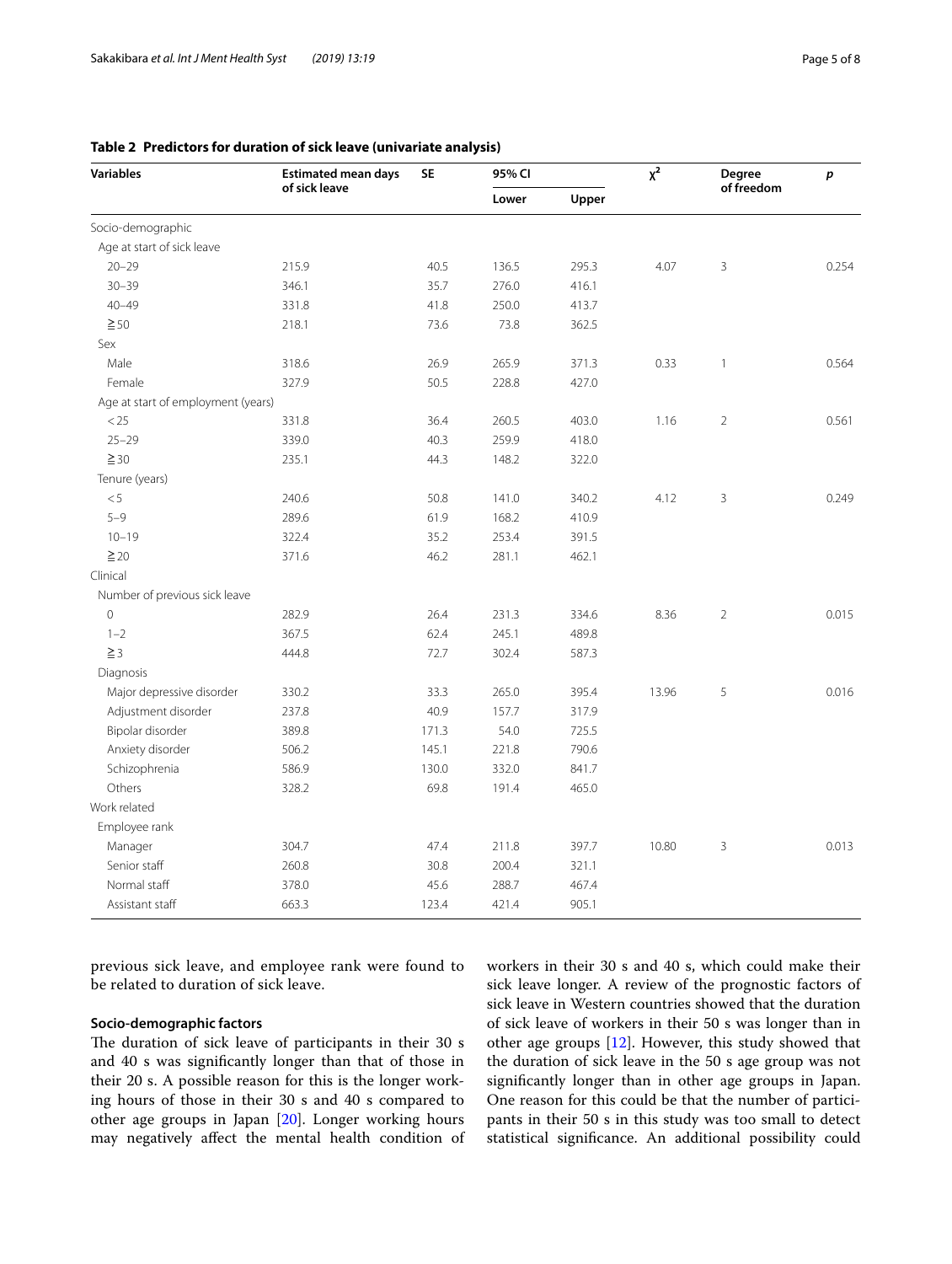| Predictor                               | B       | SE   | Wald  | Degree of<br>freedom | p       | Exp(B) | <b>Hazard ratio</b> |       |
|-----------------------------------------|---------|------|-------|----------------------|---------|--------|---------------------|-------|
|                                         |         |      |       |                      |         |        | Lower               | Upper |
| Socio-demographic                       |         |      |       |                      |         |        |                     |       |
| Age at start of sick leave <sup>a</sup> |         |      | 15.66 | 3                    | 0.001   |        |                     |       |
| $20 - 29$                               |         |      |       |                      |         | 1.00   | Reference           |       |
| $30 - 39$                               | $-1.05$ | 0.31 | 11.44 | 1                    | 0.001   | 0.35   | 0.19                | 0.64  |
| $40 - 49$                               | $-1.19$ | 0.37 | 10.61 | $\mathbf{1}$         | 0.001   | 0.30   | 0.15                | 0.62  |
| $\geq 50$                               | $-0.28$ | 0.50 | 0.32  | 1                    | 0.57    | 0.75   | 0.28                | 2.00  |
| Sex <sup>a</sup>                        |         |      |       |                      |         |        |                     |       |
| Male                                    |         |      |       |                      |         | 1.00   | Reference           |       |
| Female                                  | $-0.05$ | 0.24 | 0.05  | $\mathbf{1}$         | 0.83    | 0.95   | 0.60                | 1.51  |
| Clinical                                |         |      |       |                      |         |        |                     |       |
| Number of previous sick leaveb          |         |      | 6.39  | $\overline{2}$       | 0.04    |        |                     |       |
| $\mathbf 0$                             |         |      |       |                      |         | 1.00   | Reference           |       |
| $\mathbf{1}$                            | $-0.24$ | 0.25 | 0.91  | $\mathbf{1}$         | 0.34    | 0.79   | 0.48                | 1.29  |
| $2\leq$                                 | $-0.71$ | 0.29 | 6.16  | $\mathbf{1}$         | 0.01    | 0.49   | 0.28                | 0.86  |
| Work related                            |         |      |       |                      |         |        |                     |       |
| Employee rank <sup>b</sup>              |         |      | 20.12 | 3                    | < 0.001 |        |                     |       |
| Manager                                 |         |      |       |                      |         | 1.00   | Reference           |       |
| Senior staff                            | 0.44    | 0.28 | 2.49  | 1                    | 0.12    | 1.55   | 0.90                | 2.66  |
| Normal staff                            | $-0.44$ | 0.35 | 1.53  | 1                    | 0.22    | 0.65   | 0.32                | 1.29  |
| Assistant staff                         | $-2.12$ | 0.79 | 7.23  | $\mathbf{1}$         | 0.01    | 0.12   | 0.03                | 0.56  |

<span id="page-5-0"></span>**Table 3 Predictors for duration of sick leave (multivariate analysis)**

<sup>a</sup> Analysed using the forced entry method

<sup>b</sup> Analysed using the forward selection method (likelihood ratio)

be that a selection bias known as the "healthy workers effect" might have occurred  $[21]$  $[21]$ . This takes place due to employees with mental disorders being more likely to leave the company. As a result, elder workers are likely to be mentally healthier than those of younger age.

## **Clinical factors**

The results in this study imply that the number of previous episodes of sick leave have a signifcant infuence on sick leave duration. In preceding research, frequency of sick leave was related to work disability and job termination  $[22]$  $[22]$ . It is difficult for the persons with multiple sick leave to return to work, because of their work disability. It may follow longer sick leave and job termination in the end under the Japanese work system.

## **Work‑related factors**

The results showed that employee rank was a predictor of duration of sick leave in Japan. One possible explanation of this result could be that the characteristics of the job roles in that company might have afected the results.

The absence duration of assistant staff was significantly longer than that of managers in this study. A possible reason for this could be that assistant staff might feel less pressure to return to work early because of the relatively

lighter duties in their job. Therefore, it might be more difficult for them to be assigned a lighter workload on their return to work, as they already had light-duty jobs when they took sick leave, and this could therefore slow their return to work. Another reason for this result might be related to vulnerability of the workers. Considering that assistant staff suffer mental disorders under relatively light-duty, they are possibly more vulnerable to workplace stressors, and hence they needed to take more days off to recover compared with other employee ranks.

Senior staff showed the shortest duration of sick leave. As previously mentioned, senior staff are expected to perform at management-level as leaders of their team. In addition, they are also expected to work as non-executive employees. In Japan, this double role is known as "playing manager". Many senior staff members have to perform this multiple role, and when they take sick leave, the impact of their absence on the workplace could be much more extensive than that of others. Thus, it could be possible that such work-related pressure might urge senior staff to return to work earlier.

This study has some limitations. Firstly, the participants in this study were derived from a single company and the sample size was relatively small. In order to be representative of all workers in Japan, future studies including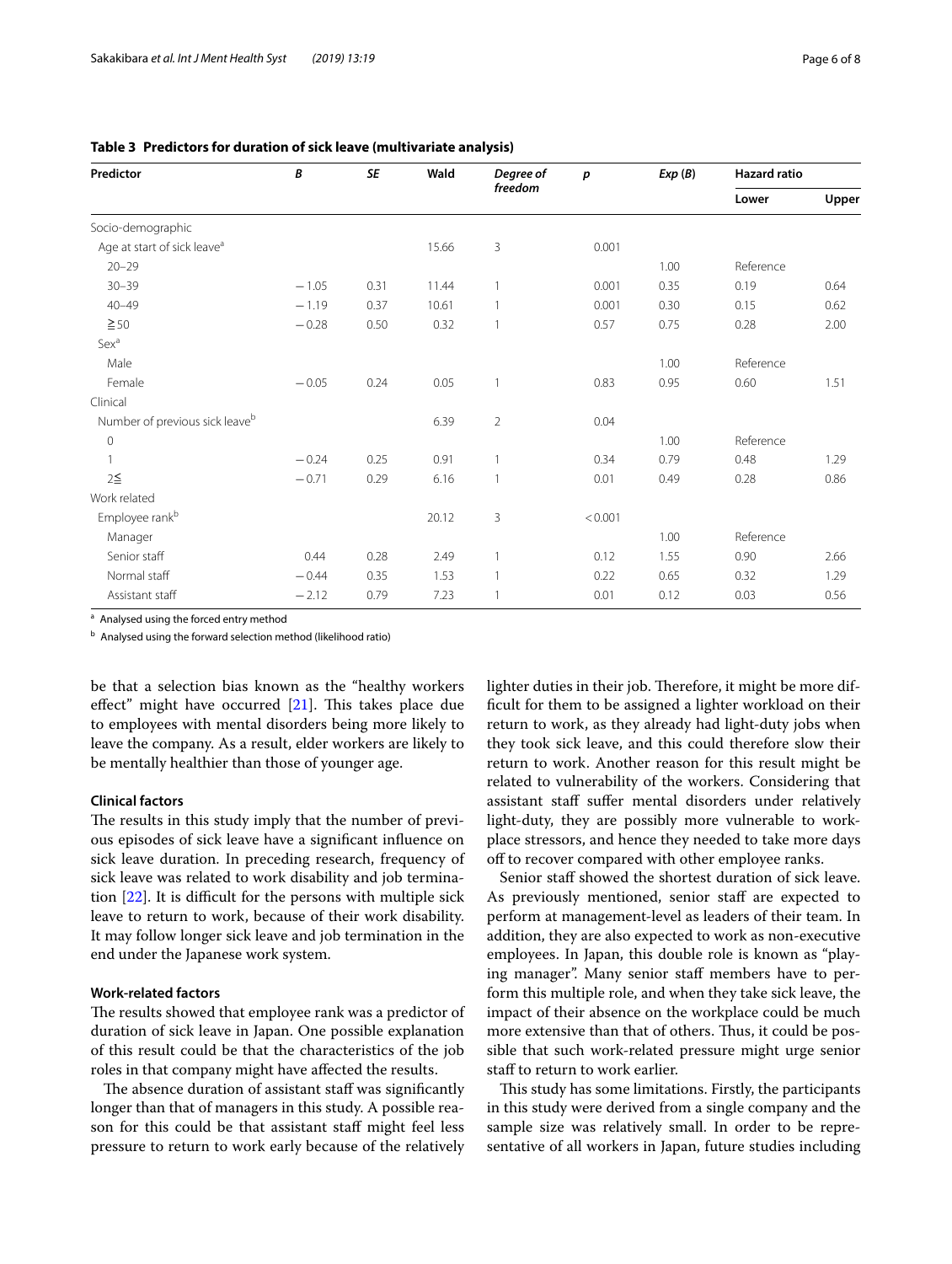a larger number of participants from a greater range of companies would be worthwhile. In addition, variables included in the analysis were mainly socio-demographic and clinical factors. There is a possibility that other factors such as severity of symptoms, work environment, and interpersonal relationships with colleagues could also be predictive factors of returning to work following sick leave  $[19, 23-26]$  $[19, 23-26]$  $[19, 23-26]$  $[19, 23-26]$  $[19, 23-26]$ . Therefore, future studies need to examine these factors. These limitations should be taken into consideration when interpreting the results of this study.

## **Conclusion**

Diagnosis, number of previous sick leave episodes, and employee rank are predictors of duration of sick leave due to mental disorders. This is the first study on predicting factors of the duration of sick leave due to mental disorders in Japan. When we consider more efective interventions to prevent protracted sick leave, those factors found by this study are quite critical. Future research is warranted on a larger scale of workers across a greater number of companies in Japan.

#### **Abbreviations**

DSM-IV: the Diagnostic and Statistical Manual of Mental Disorders, Fourth Edition; JPY: Japanese Yen; USD: United States Dollars; SD: standard deviation; SE: standard error.

#### **Authors' contributions**

SS and MS conceived and designed the study. SS and MS drafted the study protocol. MS organised and supervised study implementation, and SS drafted the manuscript. HT, JS and MM refned the study protocol and study implementation. AN provided methodological and statistical expertise. SS, MS and AN conducted the statistical analyses. SS, MS, AN, and MM interpreted the results. MS drafted the grant proposal and was responsible for study implementation. MS was responsible for study management. MA, CI, ST, and YM collected data. All authors critically reviewed the manuscript for content and approved the fnal version. SS, MS and AN had full access to all of the data throughout the study and take responsibility for the integrity of the data and the accuracy of the analysis. All authors read and approved the fnal manuscript.

#### **Author details**

<sup>1</sup> Center for Counseling and Disability Services, Tohoku University, Sendai, Japan. <sup>2</sup> Department of Neuropsychiatry, Keio University School of Medicine, Shinanomachi 35, Shinjuku-ku, Tokyo 160-8582, Japan.<sup>3</sup> Center for Stress Research, Keio University, Tokyo, Japan.

#### **Acknowledgements**

Not applicable.

#### **Competing interests**

The authors, MS and JS have received research fund from the company and the salary of the authors, AN, MA, ST, CI, YM, and JS is partly based on the research fund from the company.

#### **Availability of data and materials**

The datasets used in the current study are not publicly available due to the privacy policy of the company in related to this study. However, additional analyses, if reasonable, are available from the corresponding author under the adherence of this policy.

#### **Consent to publish**

Not applicable.

#### **Ethics approval and consent to participate**

We utilized secondary anonymous data that had been already obtained during the usual process of return to work in the company. Therefore, we conducted this study with opt out consent method. This study was approved by the Clinical Research Ethics Committee at Keio University School of Medicine (reference: 2013-485).

#### **Funding**

This research is conducted by the fund from the company. The company was not involved in any process such as, developing study design and protocol, the data collection, analysis, interpretation of data and writing the manuscript.

#### **Publisher's Note**

Springer Nature remains neutral with regard to jurisdictional claims in published maps and institutional afliations.

Received: 1 November 2018 Accepted: 23 March 2019<br>Published online: 30 March 2019

#### **References**

- <span id="page-6-0"></span>1. WHO International Consortium in Psychiatric Epidemiology. Crossnational comparisons of the prevalences and correlates of mental disorders. Bull World Health Organ. 2000;78:413–26.
- 2. Directorate for Employment, Labour and Social Affairs, Organisation for Economic Co-operation and Development (OECD). Sickness, disability and work: keeping on track in the economic downturn. 2009. [http://](http://www.oecd.org/dataoecd/42/15/42699911.pdf) [www.oecd.org/dataoecd/42/15/42699911.pdf.](http://www.oecd.org/dataoecd/42/15/42699911.pdf) Accessed 26 Nov 2016.
- <span id="page-6-1"></span>3. Smit F, Cuijpers P, Oostenbrink J, Batelaan N, de Graaf R, Beekman A. Costs of nine common mental disorders: implications for curative and preventive psychiatry. J Ment Health Policy Econ. 2006;9:193–200.
- <span id="page-6-2"></span>4. Sado M, Inagaki A, Koreki A, Knapp M, Kissane LA, Mimura M, Yoshimura K. The cost of schizophrenia in Japan. Neuropsychiatr Dis Treat. 2013;9:787–98.
- <span id="page-6-3"></span>5. Sado M, Inagaki A, Yoshimura K, Koreki A, Fujisawa D. The estimate of the societal cost caused by mental illness. Tokyo: Ministry of Health Labour and Welfare of Japan; 2011 **(in Japanese)**.
- <span id="page-6-4"></span>6. Stansfeld SA, Fuhrer R, Head J. Impact of common mental disorders on sickness absence in an occupational cohort study. Occup Environ Med. 2011;68:408–13.
- 7. Stansfeld SA, Fuhrer R, Shipley MJ, Marnot MG. Work characteristics predict psychiatric disorder. Occup Environ Med. 1999;56:302–7.
- <span id="page-6-5"></span>8. Stansfeld S, Feeney A, Head J, Canner R, North F, Marmot M. Sickness absence for psychiatric illness: the Whitehall II study. Soc Sci Med. 1995;40:189–97.
- <span id="page-6-6"></span>9. Kitagawa N, Koga Y, Watanabe N, Kato C, Kawai T, Koyama T. Practice and efficacy of reinstatement support program for patients with depression. Jpn J Psychosom Med. 2009;49:123–31 **(in Japanese)**.
- <span id="page-6-7"></span>10. World Health Organization (WHO). Mental health policies and programs in the workplace: WHO mental health policy and service guidance package-module 13. 2005. [https://www.who.int/mental\\_health/polic](https://www.who.int/mental_health/policy/services/13_policies%20programs%20in%20workplace_WEB_07.pdf?ua=1) [y/services/13\\_policies%20programs%20in%20workplace\\_WEB\\_07.](https://www.who.int/mental_health/policy/services/13_policies%20programs%20in%20workplace_WEB_07.pdf?ua=1) [pdf?ua](https://www.who.int/mental_health/policy/services/13_policies%20programs%20in%20workplace_WEB_07.pdf?ua=1)=1. Accessed 26 Nov 2016.
- <span id="page-6-8"></span>11. Vaez M, Rylander G, Nygren A, Asberg M, Alexanderson K. Sickness absence and disability pension in a cohort of employees initially on longterm sick leave due to psychiatric disorders in Sweden. Soc Psychiatry Psychiatr Epidemiol. 2007;42:381–8.
- <span id="page-6-9"></span>12. Cornelius LR, van der Klink JJ, Groothoff JW, Brouwer S. Prognostic factors of long term disability due to mental disorders: a systematic review. J Occup Rehabil. 2011;21:259–74.
- <span id="page-6-10"></span>13. Blank L, Peters J, Pickvance S, Wilford J, Macdonald E. A systematic review of the factors which predict return to work for people sufering episodes of poor mental health. J Occup Rehabil. 2008;18:27–34.